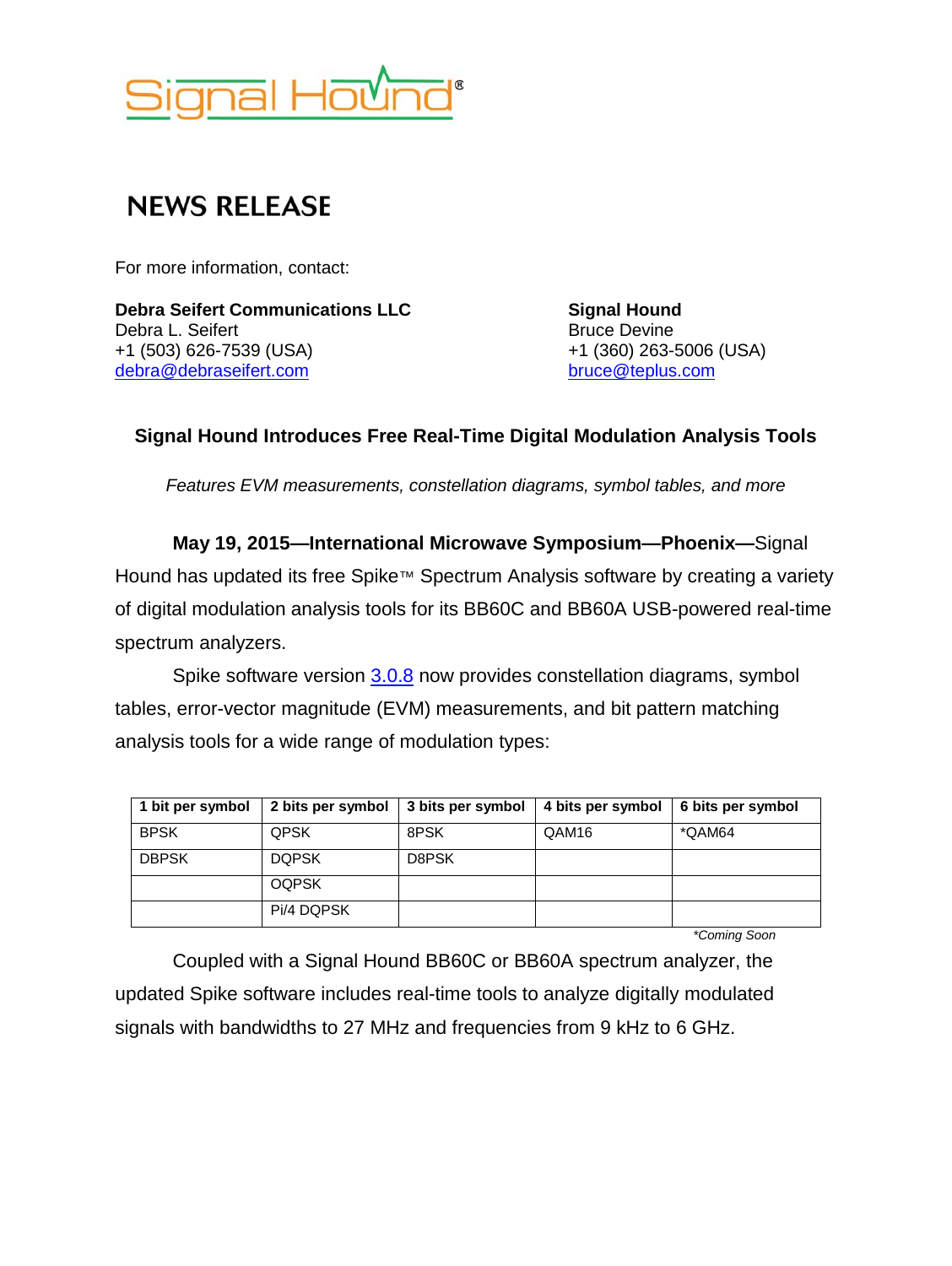## **The difference: Sophisticated signal analysis of common digital modulations**

Prior to version 3.0.8, Signal Hounds' Spike software was already capable of signal-to-noise and distortion ratio (SINAD), total harmonic distortion (THD), and percentage of modulation measurements. Additionally, Signal Hounds spectrum analyzers and Spike software were even capable of functioning as a measuring receiver with a synchronous lock function that enabled a dynamic range of 125dB at  $\pm\frac{1}{4}$  dB of accuracy.



*In 3.0.8 of Spike™ Spectrum Analysis software, constellation diagrams for signal analysis are now a standard feature that can aid in analysis of a wide range of digital modulations, including Pi/4 DQPSK.*

The 3.0.8 update unleashes more sophisticated signal analysis of common digital modulations present in cellular telecommunications, Internet-of-things (IoT), machine-to-machine (M2M), and other radio applications. Along with Spike's application programming interface (API) and graphical user interface (GUI), there is significant third-party customization potential to best fit the software to a specific application.

"Our goal is to continue to increase the value of our products with the best software tools we can produce," said Bruce Devine, CEO of Signal Hound. "We will continue to support and enhance our free software to best complement our low-cost